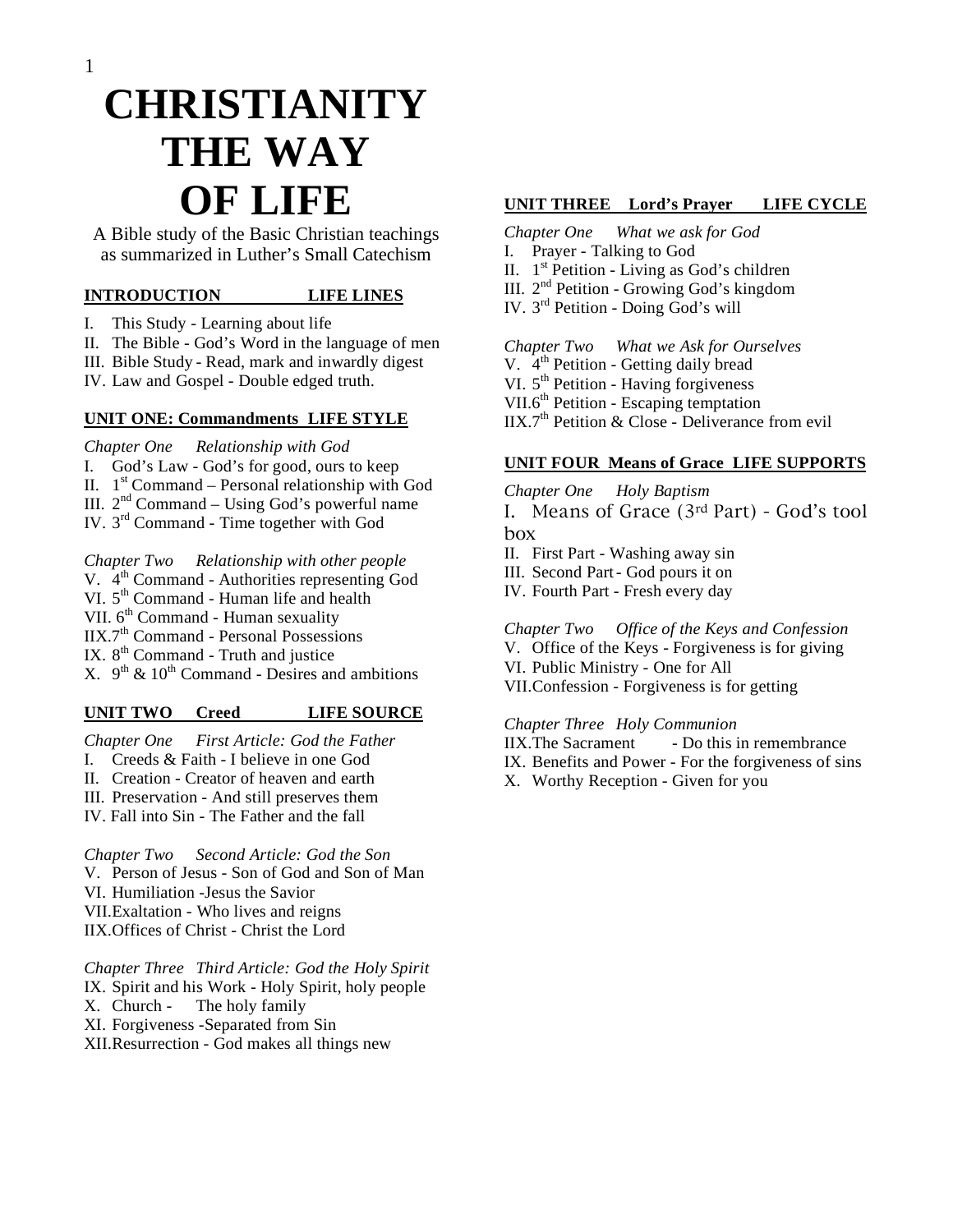#### God's Word II [LSCE page 48f]

THE BIBLE God's Word in Human Language

- 1. How can we know about God?
- A. All people have a limited natural knowledge of God and what he expects.
	- a. Rom. 1:18-20 also Psal. 19:1, Heb. 3:4 What can we see that shows us there is a powerful, eternal, God? (v. 20)
	- b. Rom. 2:14-15 What tells us that some things must be right and we do some things wrong? (v. 15)
- B. We need God to give us a clear and complete knowledge of him and his truth.
	- a. Rom. 1:21-23 also Eph. 4:17-18, 1 Co. 8:7 What do those who have only nature imagine God to be like? (v. 23)
	- b. Heb. 1:1-2 *[6]*  How has God clearly spoken to us? (v. 1) (v. 2)
	- c. John 1:17 also Deut 4:13 How has God clearly revealed what is right, the "law"? (v. 17)

 also Matt. 16:13-17, John 20:31, Rom 10:13-17 How has God revealed his grace, the "Gospel" (v. 17)

 *According to the "law of the jungle", what happens to those that are weak or make mistakes? If your conscience told you something was wrong but you and others kept doing it anyway, what do you think your conscience would begin to say?* 

 We have some natural knowledge of God and his will from his creation and our conscience, but we have clear, complete and enduring knowledge of God and his law only from his direct revelation. We know the gospel of God's grace only through his direct revelation, as in the Bible

2. How has God revealed himself directly?

- A. God has used various ways to speak to people. such as:
	- a. Num. 12:6 also Gen. 15:1, 1 Kings 3:5, Joel 2:28; Matt. 1:20-21, 2:13; Acts 9:1-16, 10:1-20, 16:9
	- b. Luke 1:11-13: also Luke 1:26-28, John 20:10-13,

Acts 27:23-24, Rev. 1:1-2, Gen. 19:1

 c. Matt. 3:17: also Gen. 3:8-9, Exod. 3:4, Acts 9:3-4, Rev. 1:10-11

 d. Heb. 1:1 *[6]* also 1 Thess. 2:13, 1 Cor. 2:13, Acts 3:17, 2 Kings 17:13

B. God has specially revealed every thing we need to know about him today through… a. Heb. 1:2 *[6]* also John 14:21, 17:1-8

 b. 2 Tim 3:15-17 *[15]* also Rom 1:1-2, 2 Pet. 3:15-16, John 20:31

 *If you received a message about God or that appear to be from God, what could you use to check and see if it was reliable?* 

 God has revealed himself by dreams, visions, angels, voices, prophets and preachers, and especially by Jesus and the written Bible.

#### 3. How Was the Bible Written?

A. The writers of the Bible were inspired (breathed into) by God. a. 2 Pet. 1:21 *[16]* also 2 Tim. 3:16, 2 Pet. 3:15-16; Rev. 1:11, 19; 2:1 Where do the ideas in the Bible come from?

| b. 1 Cor. 2:13 | also Ex. 34:27. Jer. 30:1-2:                   |
|----------------|------------------------------------------------|
|                | Rev. 19:9, 21:5                                |
|                | Where do all the words of the Bible come from? |

B. God had the Bible writers use their own languages (Hebrew and Greek) with their own vocabulary and styles.

 *When you hear a musical instrument such as a trumpet, saxophone or flute, being played, what is causing the music? What determines exactly which notes are heard? Would different instruments, played by the same musician sound the same or different?* 

 God caused certain men to write the words that they wrote (verbal inspiration) in their own native languages.

4. How do we know that what the Bible says is true?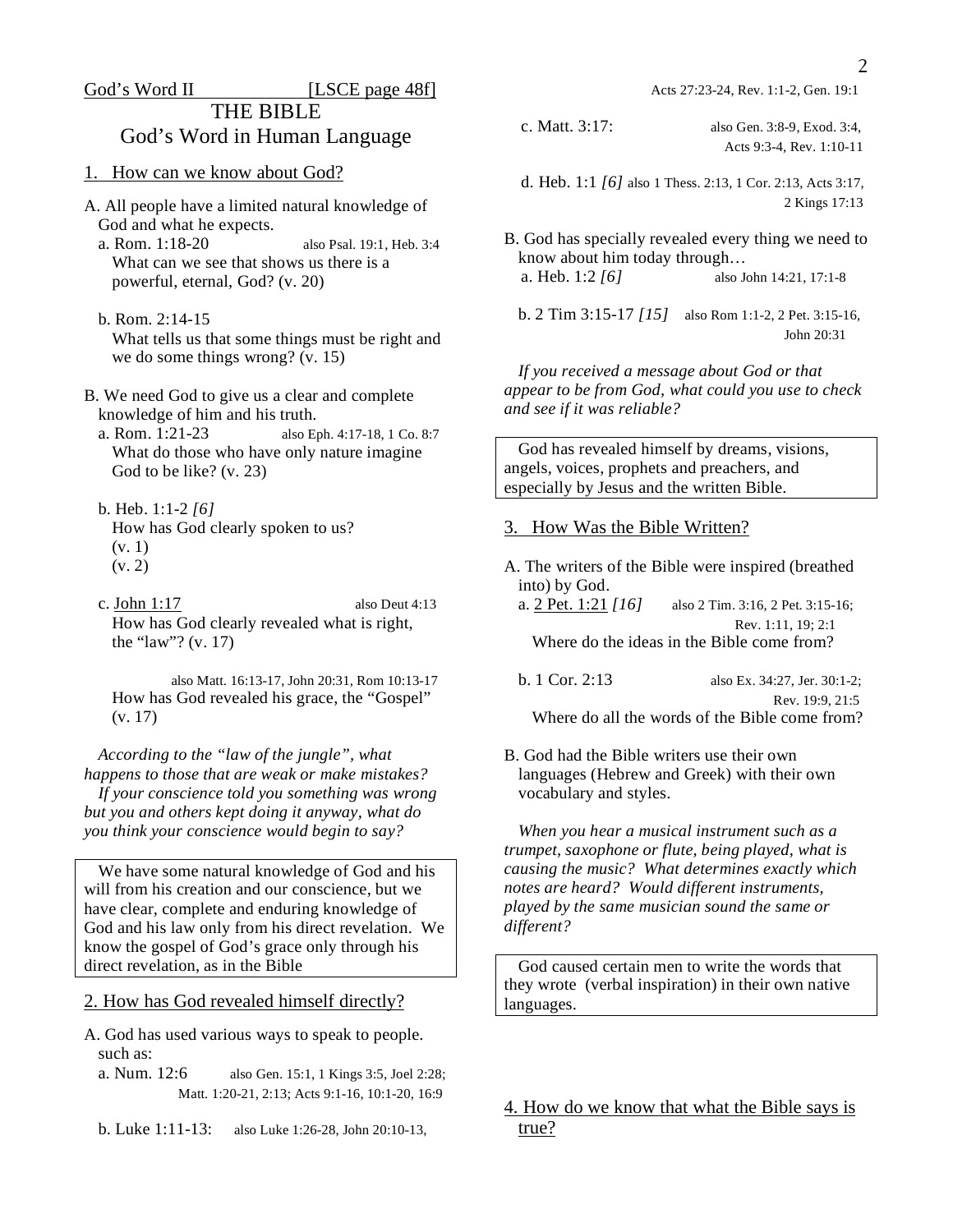- A. God has brought us to faith in Jesus.
	- a. Rom. 10:17 also 1 Thess. 2:13, John 19:25

 What does God use to give us faith in Jesus?

- b. John 14:26 *[13]* also John 16:13 What causes us to believe what we do?
- B. Jesus himself considered God's word in the Bible to be true.
	- a. Luke 24:44 also John 5:39 Jesus said Old Testament prophecies will be ....
	- b. John 17:17 also Numb. 23:19, John 21:24, Rom 3:4 God's word is…
- C. The Bible accurately records the past a. 1 John 1:1 *[10]* also John 19:35 John writes what he himself and other witnesses…
- b. Josh. 1:4; Esther 1:1 Archaeology has found evidence of these individuals once thought to be fictional.
- D. The Bible has accurately predicted unforeseeable details of the future.
	- a. Is 44:28, 45:1 and 2 Chron. 36:22-23 The temple is restored by…
	- b. Is. 7:14 and Luke 1:30, 35 Jesus' mother is a …
	- c. Daniel 2:39, 44 and Luke 3:1-2 and Matt 3:1-2 John announces the coming of God's…
	- d. Isaiah 53:4-12 and John 19:20-9 Jesus dies along with… his body is … he is buried in the grave of… he comes back to…

 Psal. 22:18 and Matt. 27:35 Gamblers divide Jesus'…

 *How do you know if what you hear on the news or read in textbooks is true? How can you tell when people you know are* 

*telling the truth, lying or just kidding?* 

We know that what the Bible says is true (inerrant) because Jesus considered it true, and especially because it is the source of what we know about Jesus. It is effective in giving us faith. Also, it accurately records the past and predicts the future,

#### Remember for Life

#### Books of the New Testament

Matthew, Mark, Luke, John, Acts, Romans, 1 Corinthians, 2 Corinthians, Galatians, Ephesians, Philippians, Colossians, 1 Thessalonians, 2 Thessalonians, 1 Timothy, 2 Timothy, Titus Philemon, Hebrews, James, 1 Peter, 2 Peter, 1 John, 2 John, 3 John, Jude, Revelation

#### 2 Peter 1:21

For prophecy never had its origin in the will of man, but men spoke from God as they were carried along by the Holy Spirit.

#### John 1:17-18

For the law was given through Moses; grace and truth came through Jesus Christ. No one has ever seen God, but God the One and Only, who is at the Father's side, has made him known.

#### Review Questions

1. From which two sources can everyone know something about God? 2. What are the two general kinds of knowledge about God? 3. Which is the only way to know fully and certainly about God? 4. What are some ways God has revealed himself directly? 5. Through which of these ways does God tell us all we need to know today? 6. How did the Bible come to be written? 7. What does inspiration mean?

8. What are some reasons that we know the Bible is true?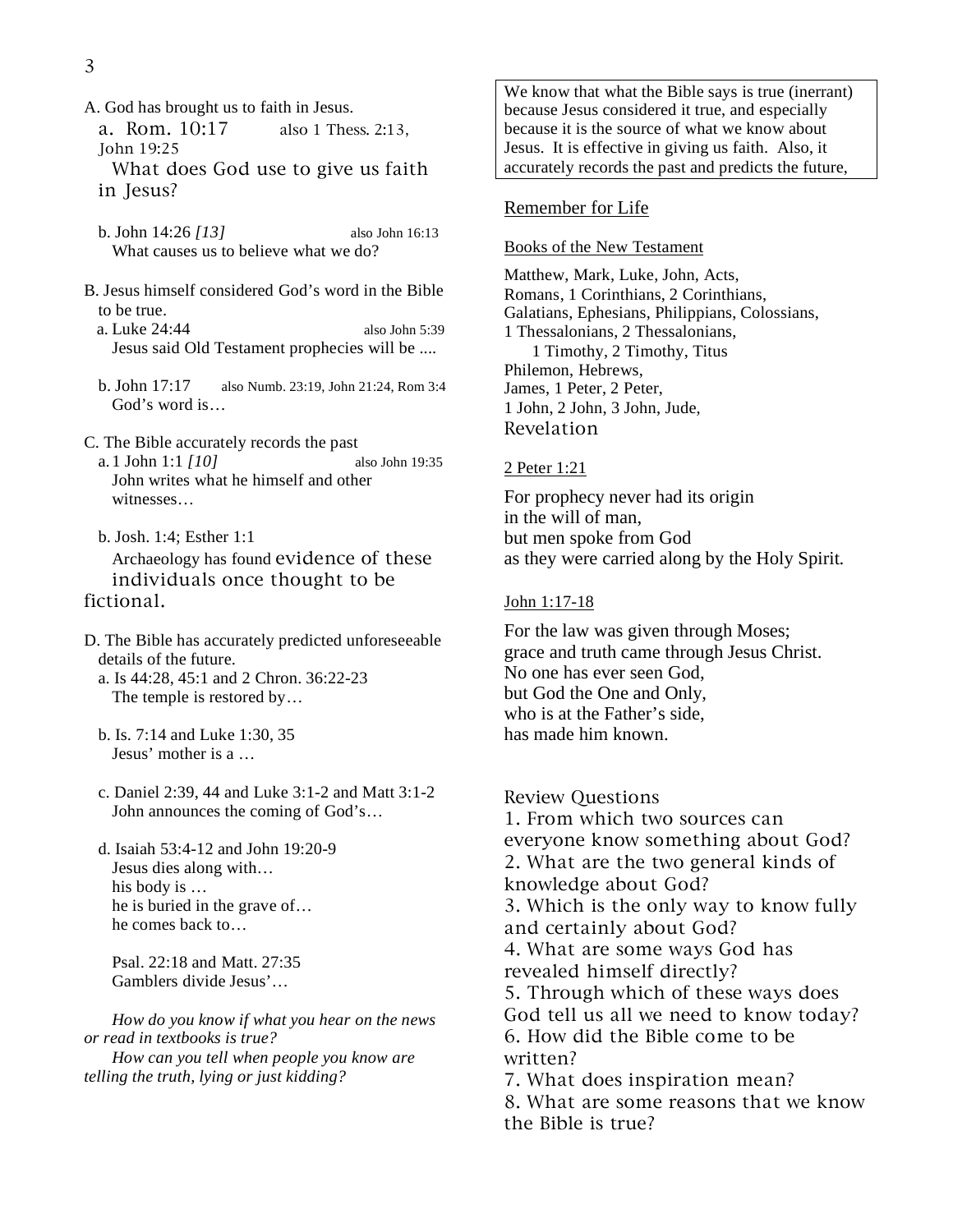9. Which do you think is the most important or significant reason?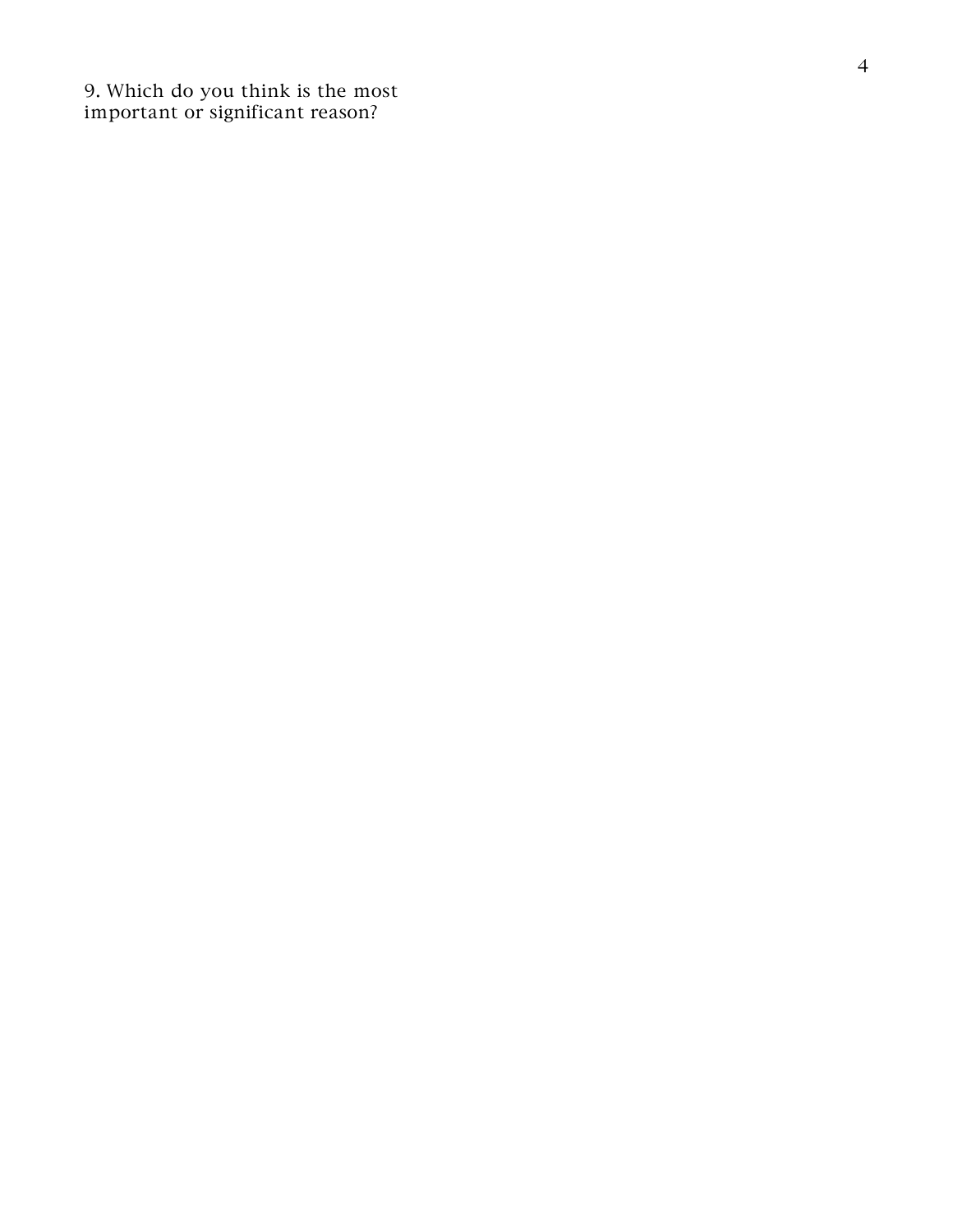# God's Word III [LSCE page 50f] BIBLE STUDY Read, Mark, Learn and Take to Heart

#### 1. How should we use God's word in the Bible?

A. We should seek to know, understand and apply the Bible in our lives as much as possible.

 Identify what each of the following verses says about what we should do with God's word in the Bible.

| a. Deut 6:6         | also Psal. 119:11; Rom. 10:8    |
|---------------------|---------------------------------|
| h Deut 6:7          | also: Rom. 10:14-15, 2 Tim. 4:2 |
| c. Deut. $17:18-19$ | also Deut 31:11                 |
| d. John 5:39        | also: Acts $17:11$              |
| e. John $14:23$     | also: Luke 11:28                |
| f. Rev. $1:3$       | also: 1 Thes. 2:13; 1 Tim. 4:9  |
|                     |                                 |

#### g. Col. 4:16

 We should use God's word by reading, listening to, believing, studying, learning by heart, living by and sharing it with others.

#### 2. What are the basic guidelines for Bible study?

- A. The main **purpose** of the Bible is to point to Christ.
	- a. John 5:39 also: Rom. 15:4 Whom do the Old Testament Scriptures describe?
	- b. John 20:31 also: 1 Jn. 4:13 Why were the books of the New Testament written?
	- c. 2 Tim. 3:15-17 What is the first thing the Bible teaches us? (v. 15)

What does the Bible also teach us? (v. 17)

- B. The **source** of the Bible is God.
	- a. 2 Pet. 1:21 also 2 Tim. 3:16 Where did the Bible come from?
	- b. 1 Cor. 2:13 Where did the Bible writers get their words?

 c. John 17:17 also: Num. 23:19 What can we know for sure about the whole Bible?

 "Inspiration" means "breathed into", as one breathes into an instrument to make music. This word pictures how God put into various writers, languages and styles the exact words that he wanted to express his own ideas.

- C. The **nature** of the Bible is spiritual. 1 Cor. 2:13-14 also John 16:13 What do we need in order to understand what the Bible is saying?
- D. The Bible explains itself by a **connection** between the different parts that helps each Christian to see clearly what it says and means. a. Matt 22:29
	- What will keep us from making mistakes about the Bible?
	- b. 2 Pet. 3:16 Are some parts of the Bible hard to understand?

 2 Cor. 1:13-14 Can we understand the Bible?

Where do we start? (v. 14)

- c. Mark 4:2-3, 10-14 How do we know what the picture language of the Bible means? (v. 10)
- d. 2 Cor. 3:14-16 also John 5:39 What do we need to know to understand the whole Bible clearly?

 The purpose of the whole Bible is first to be a textbook of salvation, pointing us to Christ and what he did. Secondly, it is a textbook of sanctification, showing us how to live as Christians.

 The source of the Bible is God, who inspired the words so that each one is true and important.

 The nature of the Bible is spiritual. It will not always make sense to human reason but the Holy Spirit makes us able to understand it through faith.

 The Bible explains itself by a connection between the parts so that every Christian can…

- understand the parts in the light of the whole Bible. - understand difficult parts in the light of parts that are easier to understand.

- understand "figurative" parts in light of the "literal".

- understand everything in the light of Christ.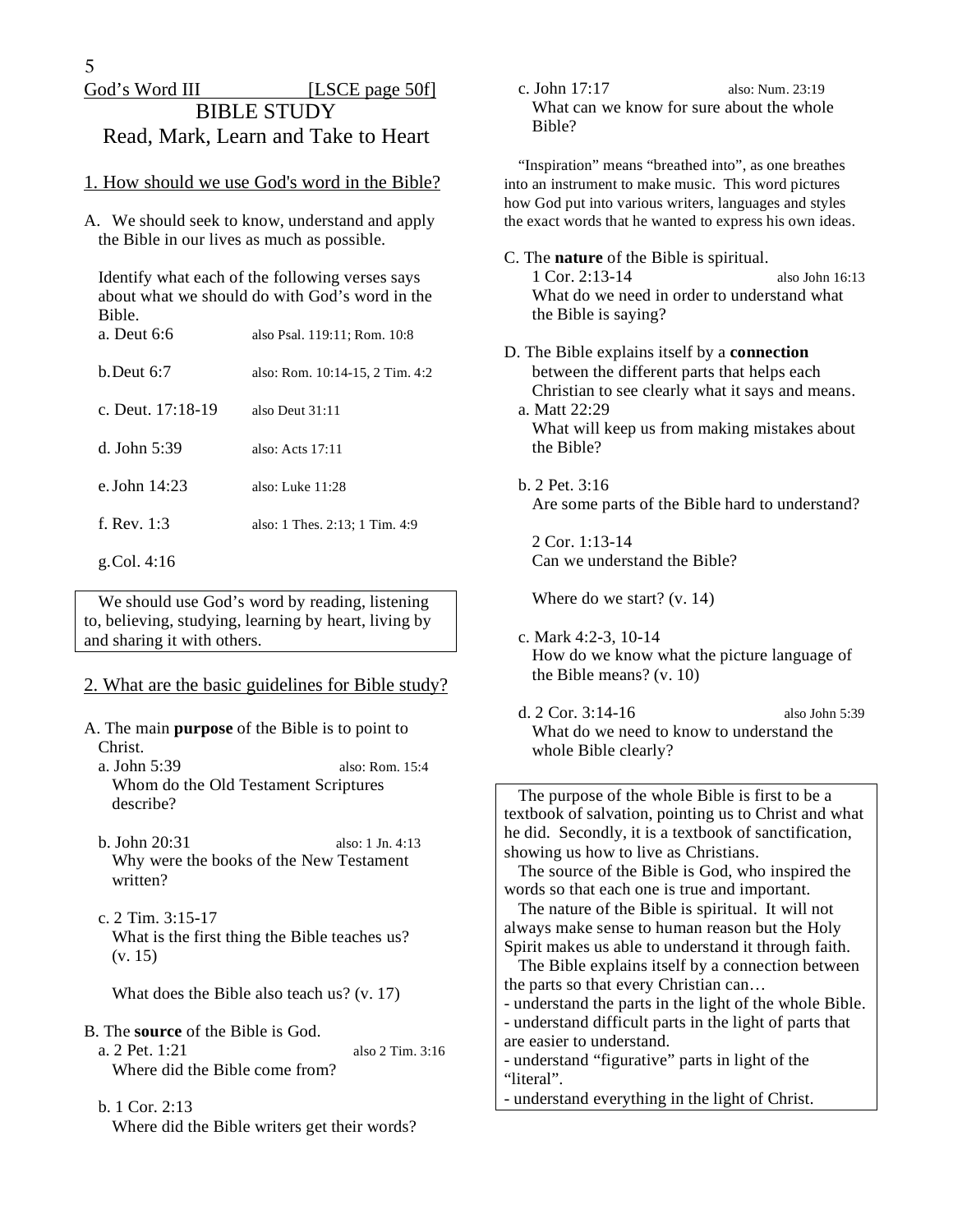#### 3. What should we look for when studying the Bible?

- A. First ask, "What does it say?"
- To answer this question, use:
	- a. vocabulary
	- b. context
	- c. parallel passages
	- d. various translations
	- c. commentaries
- B. Second ask, "What does it mean?" (doctrine ).
- C. Third ask, "What does it mean for me?" (application ).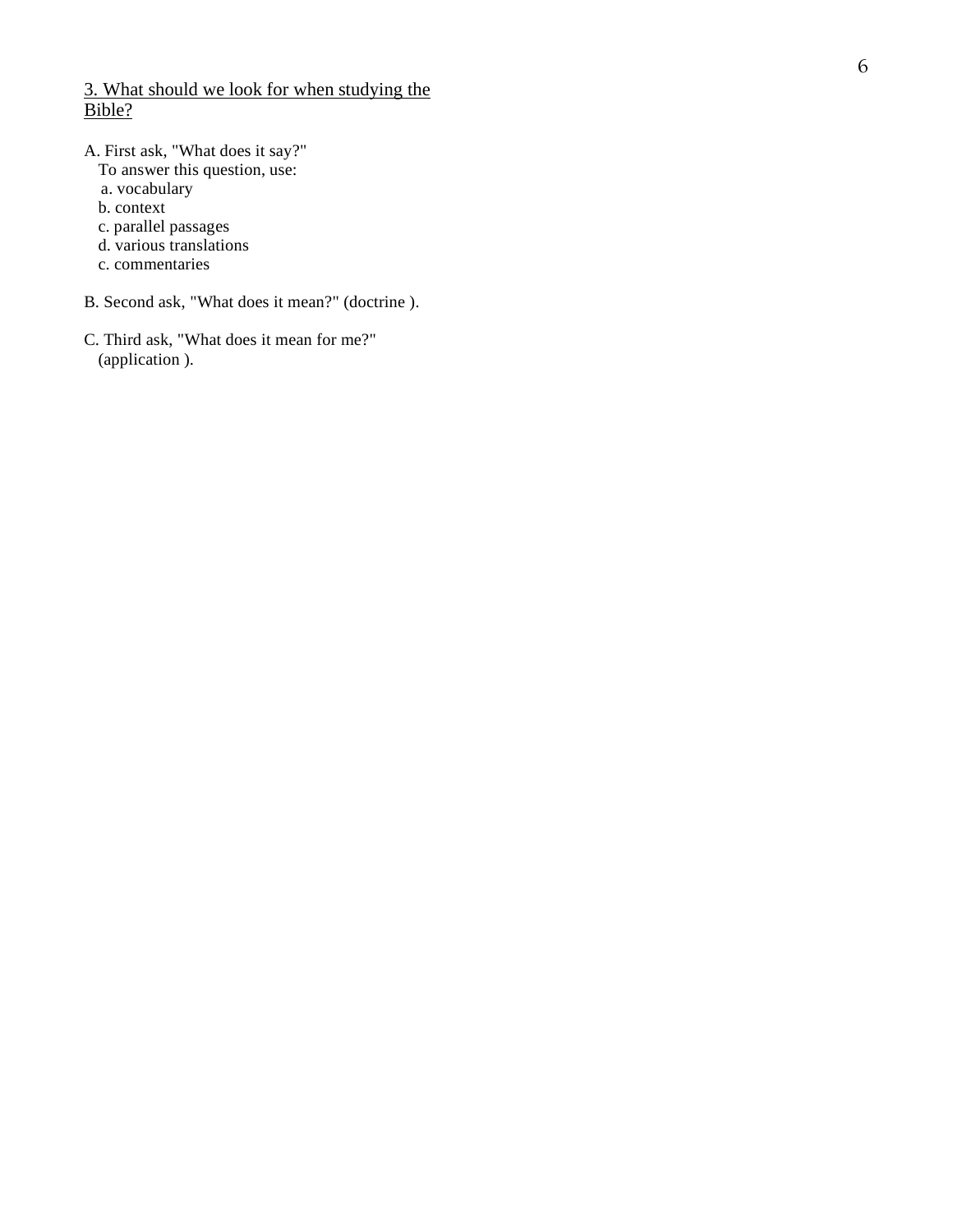7

#### God's Word III

# LAW AND GOSPEL Double Edged Truth

#### 1. What does the Bible teach?

- A. The Bible teaches the law and the Gospel. a. John 1:17 *[29]* also Deut 4:1-2, Matt 5:17-19 What do we learn especially from Moses?
	- b. John 1:17 *[29]* also Isa. 61:1, Mark 1:1 What do we learn especially from Jesus?

*A fist can be used to threaten and to punish. An open hand can be used to show friendship and to offer gifts. Both can be sides of the same hand. God's word has two sides, the law and the gospel, both of them true and necessary. Which side of God's word is like the fist? Which side of God's word is like the open hand?* 

 The whole Bible teaches two messages, the law and the gospel.

#### 2. What is the law?

- A. The law is God's word to show us our sin. a. Lev. 19:2 also Ex. 34:11, Matt. 22:37 What does God say we must do and be?
	- b. Rom 3:23 also Is. 64:6, Rom. 3:9-12 What does God say we have done?
	- c. Rom. 6:23 also James 2:10, Ezek. 18:20, Gal. 3:20 What does God tell us about what we deserve and suffer?
	- d. Psal. 5:4-5 also Deut. 32:4, Rom 1:18 What does God tell us about what he is and does?
- B. God uses the law for good purposes.
	- a. Rom. 2:14-15 *[246]* also 1 Tim. 1:8-10, Ps. 119:120 What is one way to know God's law? (v. 15)

 What does it sometimes make people do? (v. 14)

- b. Rom. 3:20 *[247]* also John 5:45, Rom. 7:7, 13, What does the law show us? Gal. 3:24, James 2:10
- c. Psal. 119:105 *[250]* also Psal. 119:9, Mark 12:30-31 What does the law do for those who want to do right?
- C. The law is limited in its usefulness.
- a. Rom. 3:20 *[247]* also Isa. 27:11-13, Gal. 3:11 What cannot happen through the law?
- b. Eph. 2:8-9 also Deut. 9:4-6 What does not result from our keeping the law?

*How are the three uses of the law like…?* 

- *a guardrail on a bridge to\_\_\_*
- *-"rumble strips" on a road to \_\_\_*
- *an exit sign on the interstate to \_\_\_*
- *a. keep us from falling into danger.*
- *b. show where we want to go.*
- *c. wake us up, or alert us we are off course or need to stop.*

 The Law, which shows our sin, is the Bible teaching that…

- we must be holy and do right.
- we have done wrong and deserve punishment
- God is always just and hates sin. God's law is useful as…
- 1. a curb or fence to warn people not to do wrong.
- 2. a mirror to show us our sin and need to be saved 3. a guide or rule to tell believers how to show love
- for God.

 The law cannot be used to make people truly good, loving or righteous; or to earn God's love, forgiveness or other blessings.

#### 3. What is the Gospel?

- A. The Gospel is God's word to show our Savior. a. Rom. 5:8 also Rom. 5:6, 6:23, 8:1; Eph. 1:3-8, 1 Jn. 4:9 What has God done for us?
	- b. Eph. 2:8-9 also Rom. 1:16, 3:21-26, 6:23; Phil. 2:13 What does God want to give us?
	- c. John 3:16 *[270]* also Gen. 8:21, Exod. 34:6, Psal. 136 What is God's attitude toward us?
- B. The Gospel does what the law cannot.
- a. 1 Cor. 15:2 also Rom. 1:16, Gal. 3:13, Eph. 2:8-9 What does the Gospel do for us?
- b. 1 Jn. 4:19 also Deut. 24:18,1 Cor. 15:57-58, Eph. 4:1, What does the Gospel make us do? Titus :2:11-12

*Which of these is like the law or like the gospel? - a road sign which reads "Danger, road closed" - a road sign which reads "Detour" and points the way around the obstacle to reach our goal.* 

*- a doctor's diagnosis of why we are sick. - a doctor's prescription for what will cure us.*

The Gospel, which shows us our Savior, is the Bible teaching that…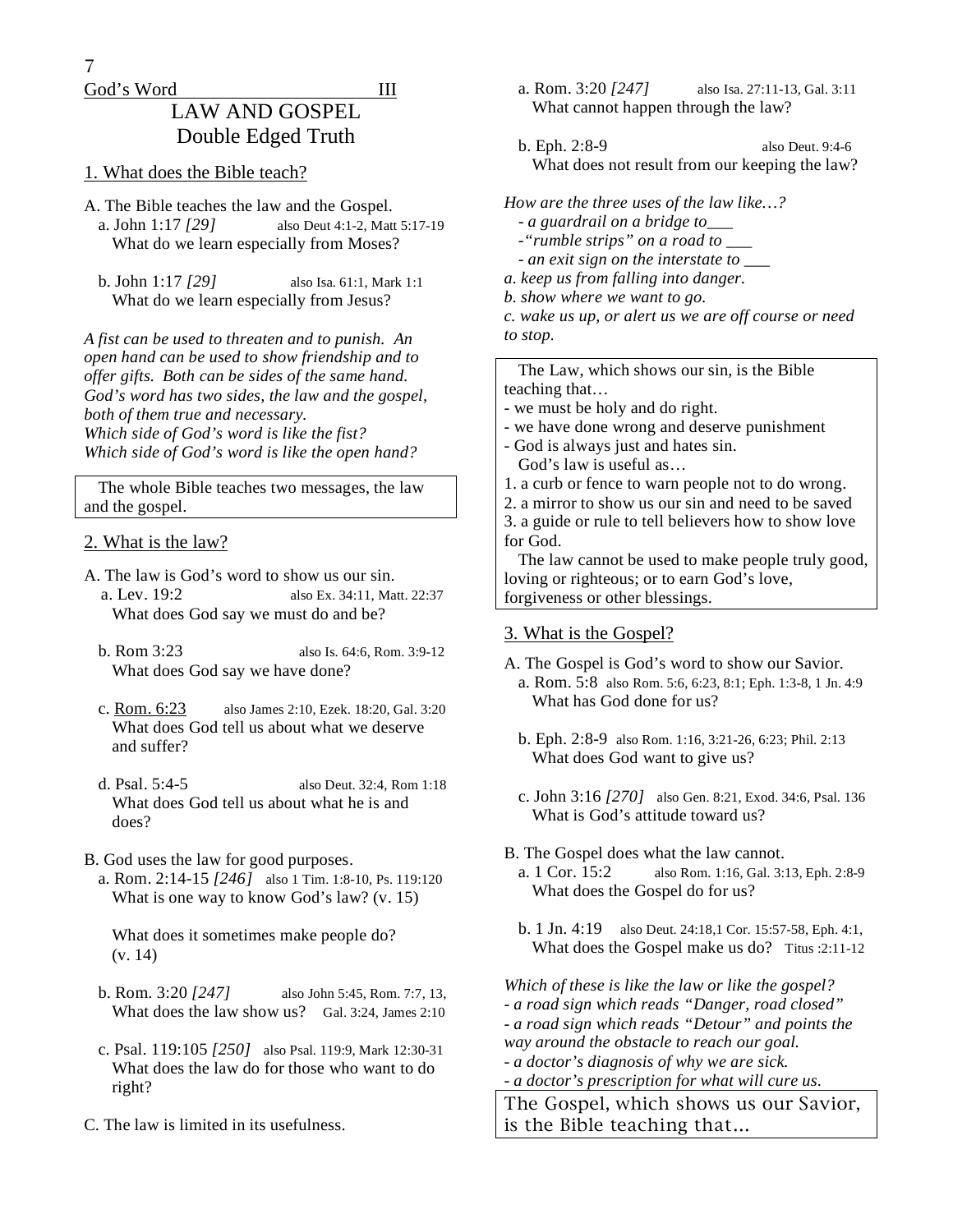- God forgives because of what Jesus did.

- God wants us to have life and salvation.

- God is always kind, loving and gracious

The gospel alone can give us salvation, through faith, and a desire to love and serve God.

### 4. How should the law and the gospel

#### be used?

- A. Law and Gospel must be used together.
	- a. Isa. 65:1-2 also Isa. 6:9-10 How do some respond to God's love?
	- b. Luke 18:18-23 also Luke 18:9-13 What did this man think about the law? (v. 21)

 How did he feel after hearing more of the law? (v. 23)

B. Law and Gospel must be used in order.

 a. Acts 20:21 also Mark 1:15 What is the first part of Paul's message?

What is the second part of the message?

- b. Which part is law? Which part is gospel?
- C. Law and Gospel must be used as needed.
	- a. 1 Tim. 1:9 *[245]* also Isa 23:10; Matt. 19:18-22, Whom especially needs 23:23-28; Luke 18:18-23 to hear the law?
	- b. Isa 61:1-3 also Luke 7:37-38, 48; Luke 23:40-43; Whom especially needs to hear Acts 2:37-39 the gospel?

#### *The God's word is like a basket with two handles, law and gospel. If we hold on to only one, we will spill and lose the full meaning.*

*God's word is like a battery with two poles, positive and negative. Unless we stay in contact with both of them, we have no power for action in our spiritual life.* 

*God's word is like a bicycle with two wheels. The front on points you where you are to go. Without it you would crash into things. Only the back one has the power to make you go. Which one is like the law? Which one is like the gospel?* 

Law and gospel must always be used together. Using gospel alone produces false security or disinterest. Using law alone produces pride or despair.

The law must always be taught first and the gospel second.

The law should be preached especially to those who feel secure in their sins. The gospel should be preached especially to those who are sorry for their sins.

Similarities of the law and the gospel:

- Both are God's word and are always true.
- Both are powerful tools to change hearts and lives.
- Both are needed by Christians every day.
- Differences between the law and the gospel:
- WHERE we learn about them.
	- The law is revealed imperfectly by our conscience and perfectly by the Bible.
	- The gospel is revealed only in the Bible.
- WHO does the action. The law is about what we should do or not do. The gospel is about what God did and does for us.
- WHY and how they get our attention and produce results
	- The law always threatens and gives conditional promises.
	- The gospel always comforts and gives unconditional promises.
- WHAT result they produce in those who hear them The law causes sorrow which leads to repentance but can also cause rebellion, despair and death.
	- The gospel causes faith, peace, joy and love and gives life.

- WHEN they should be preached

- The law must be preached to as long as people are secure sinners who do not repent from sin.
- The gospel must be preached to sinners as soon as they are sorry for sin and want to change.

#### REMEMBER FOR LIFE

#### *What does God say about all these commandments?*

He says: "I, the Lord your God, am a jealous God, punishing the children for the sin of the fathers to the third and fourth generation of those who hate Me, but showing love to a thousand generations of those who love Me and keep My commandments." [Ex. 20:5–6]

#### Rom. 6:23

For the wages of sin is death, but the gift of God is eternal life in Christ Jesus our Lord.

#### 1 John 4:19

We love because he first loved us.